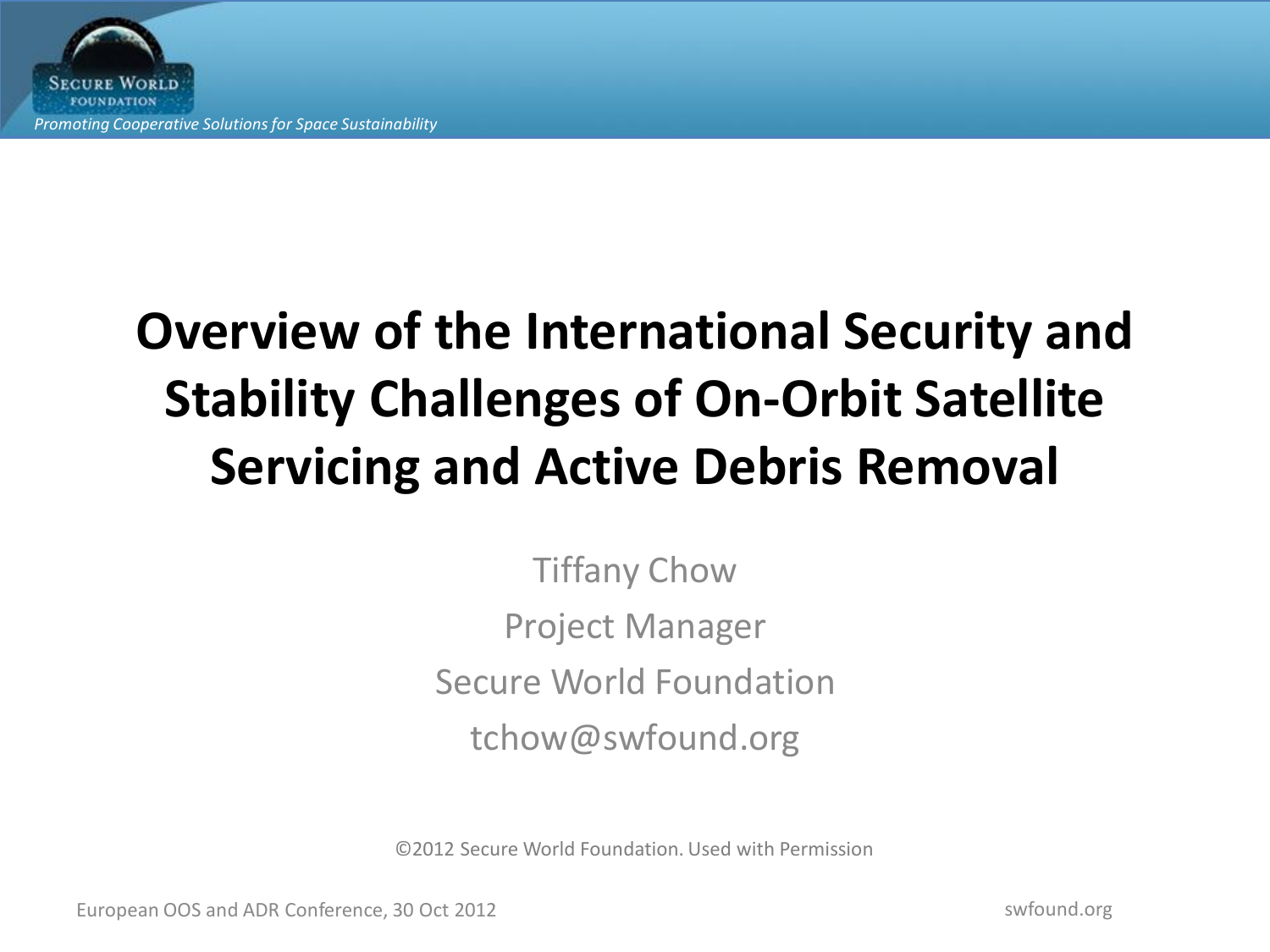

#### **Who is Secure World Foundation?**

- Private operating foundation
- Focused on promoting *cooperative* solutions to *space sustainability*
- **Space sustainability: ensuring that we can continue to use space in the long-term**
- Sustainability threatened by an increasingly crowded space environment

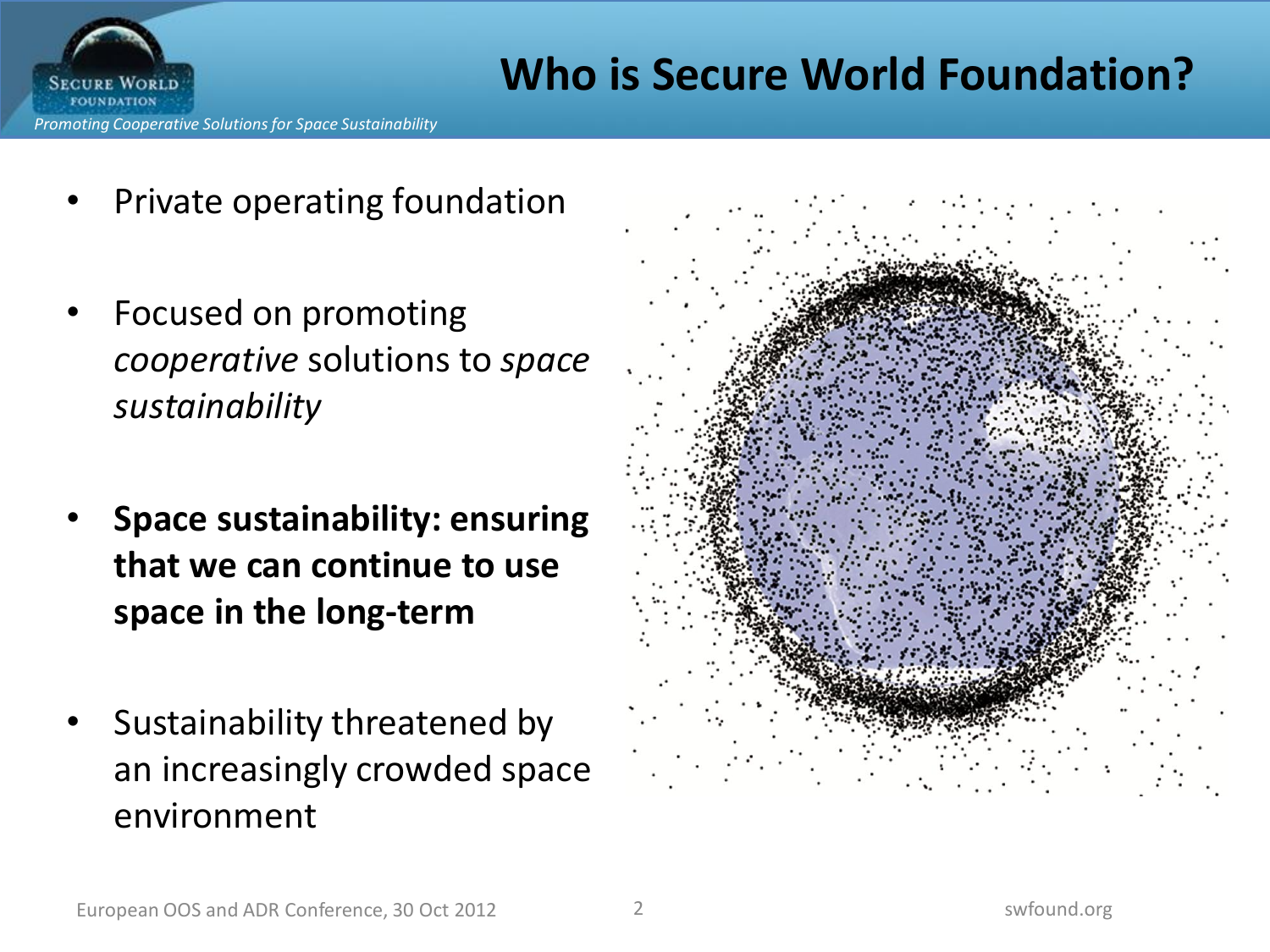

- On-Orbit Servicing (OOS) and Active Debris Removal (ADR) are categorized as Rendezvous and Proximity Operations (RPO)
- **OOS and ADR are not just technical problems**
	- **Political, legal, and economic concerns are deeply embedded in the concepts and will affect mission success**
- For RPO to contribute to, and not undermine, space sustainability, non-technical issues must be addressed

#### Central Question:

How do we address these non-technical challenges *now* so that they do not hinder technological development or undermine sustainability?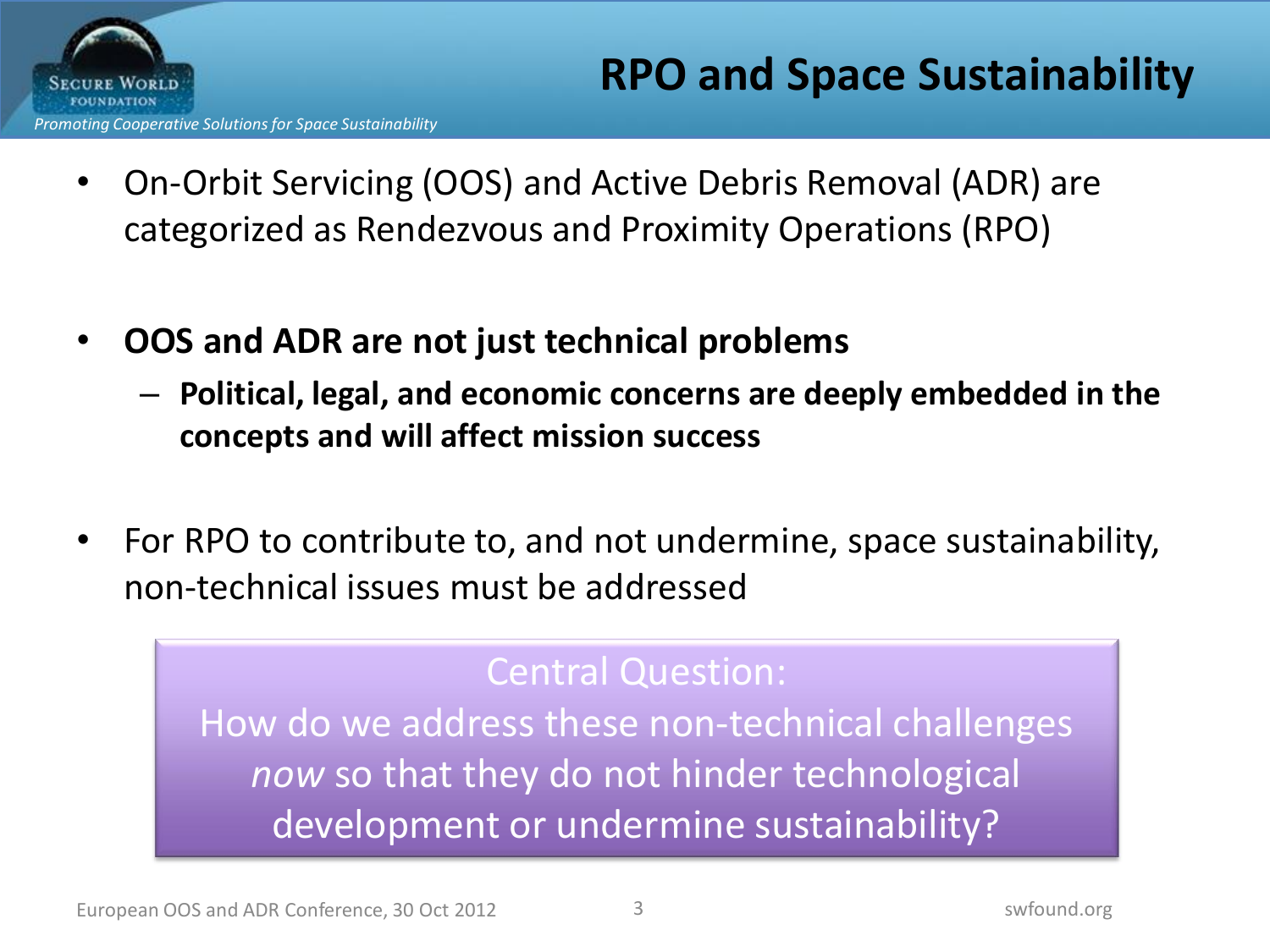

### **Non-technical Challenges of OOS/ADR**

- Political and security challenges
	- Dual use nature of technology
	- Potential malicious or hostile use
	- Potential to disrupt strategic stability
- Legal challenges
	- Liability
	- No definition of "space debris"
	- Protecting sensitive information and intellectual property
- Economic challenges
	- Cost/benefit analysis
	- Risk and insurance premiums
	- Little economic incentive to clean up debris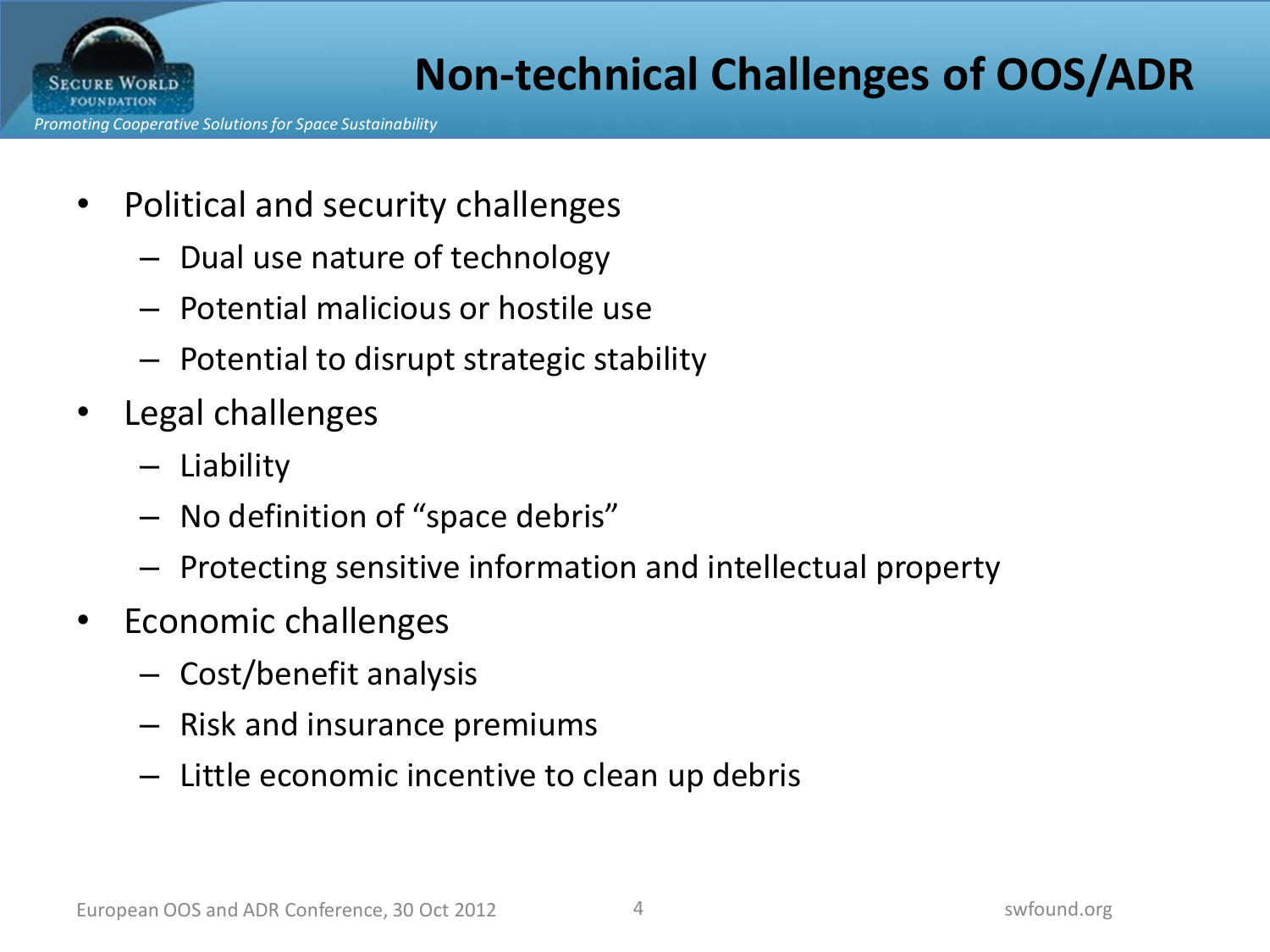### **Overcoming the Challenges**



- One way forward: *responsible use of space*
- **1. Define** responsible behavior
- 2. Pursue **transparency and confidence building measures**
- 3. Improve and share better **space situational awareness**